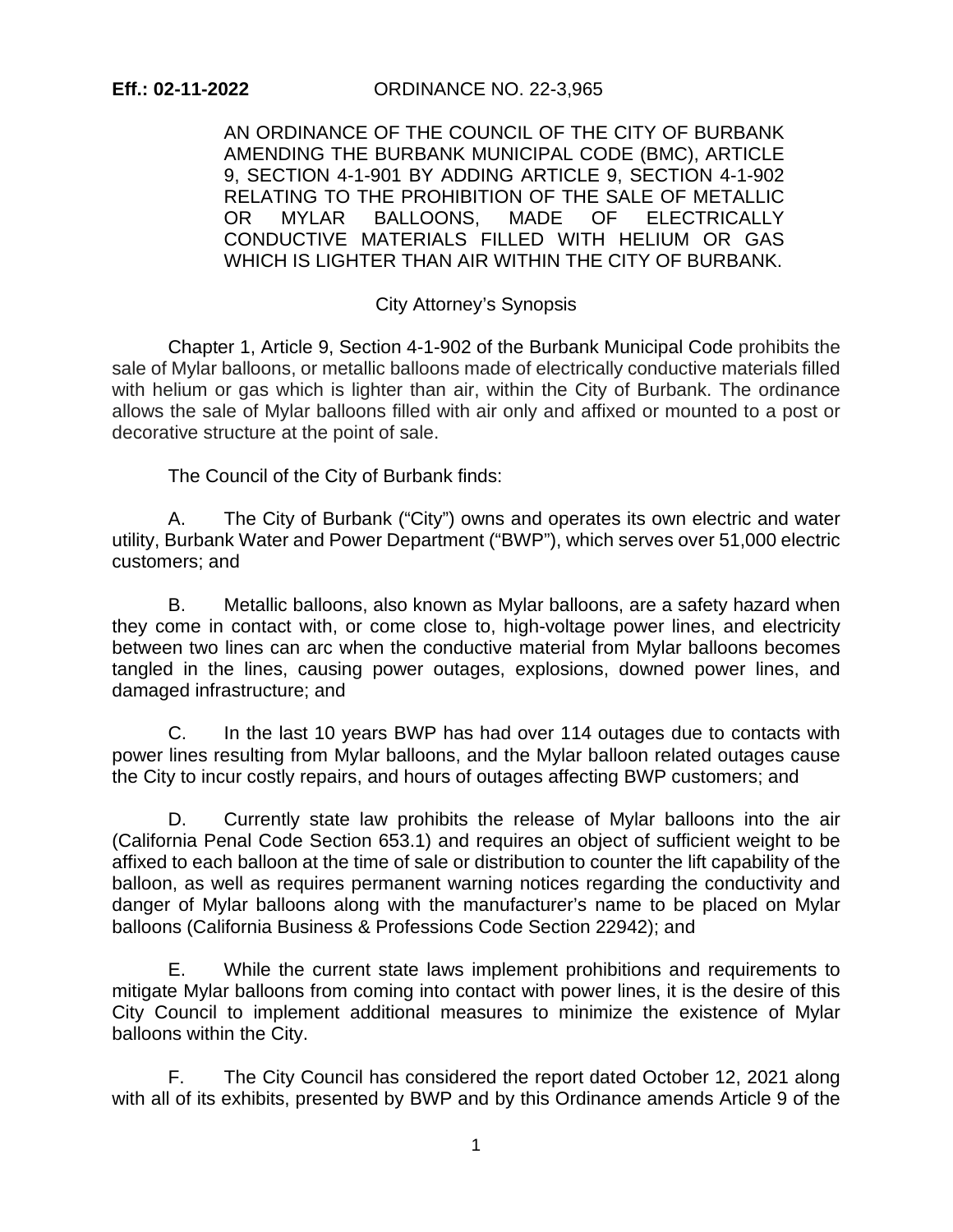Burbank Municipal Code, adding Section 4-1-902 to implement the provisions relating to the ban of the sale Mylar balloons within the City.

The Council of the City of Burbank does ordain as follows:

**I.** Section 4-1-902, PROHIBITING THE SALE OF METALLIC OR MYLAR BALLOONS, of the Burbank Municipal Code is added to read as follows:

4-1-902: PROHIBITING THE SALE OF METALLIC OR MYLAR BALLOONS:

# **CHAPTER 1 ARTICLE 9 MYLAR BALLOONS**

## **4-1-902**

## **A. Purpose and findings.**

In enacting this section, it is the City Council's purpose and intent to further the current state law prohibitions and regulations relating to Mylar balloons and to protect the City's residents and electric infrastructure from damages caused by Mylar balloons coming close to, or in contact with, high voltage power lines.

## **B. Definitions.**

"City" means the City of Burbank.

"Mylar balloon" means metallic balloons made of electrically conductive materials filled with helium or gas which is lighter than air.

"Sale" or "Sell" means to transfer ownership, offer for sale, expose or display for sale, solicit offers to sell or trade for the exchange of money or valuables.

#### **C. Mylar balloons – sale prohibited.**

1. The sale of Mylar balloons, with the exception of subsection 3 of this section, whether or not inflated with helium or gas which is lighter than air is prohibited.

2. It shall be unlawful for any person, firm, or corporation to sell or offer to sell any Mylar balloon, with the exception of subsection 3 of this section, whether or not inflated with helium or gas which is lighter than air.

3. Mylar balloons filled with air only and securely affixed or mounted to a post or other decorative structure at the point of sale shall be exempted from this section.

**II.** The City Council finds and determines that this ordinance is not subject to the California Environmental Quality Act (CEQA) and, therefore, an environmental review is not required since there is no possibility that the adoption of this ordinance will have a significant effect on the environment and the that the amendments of the Burbank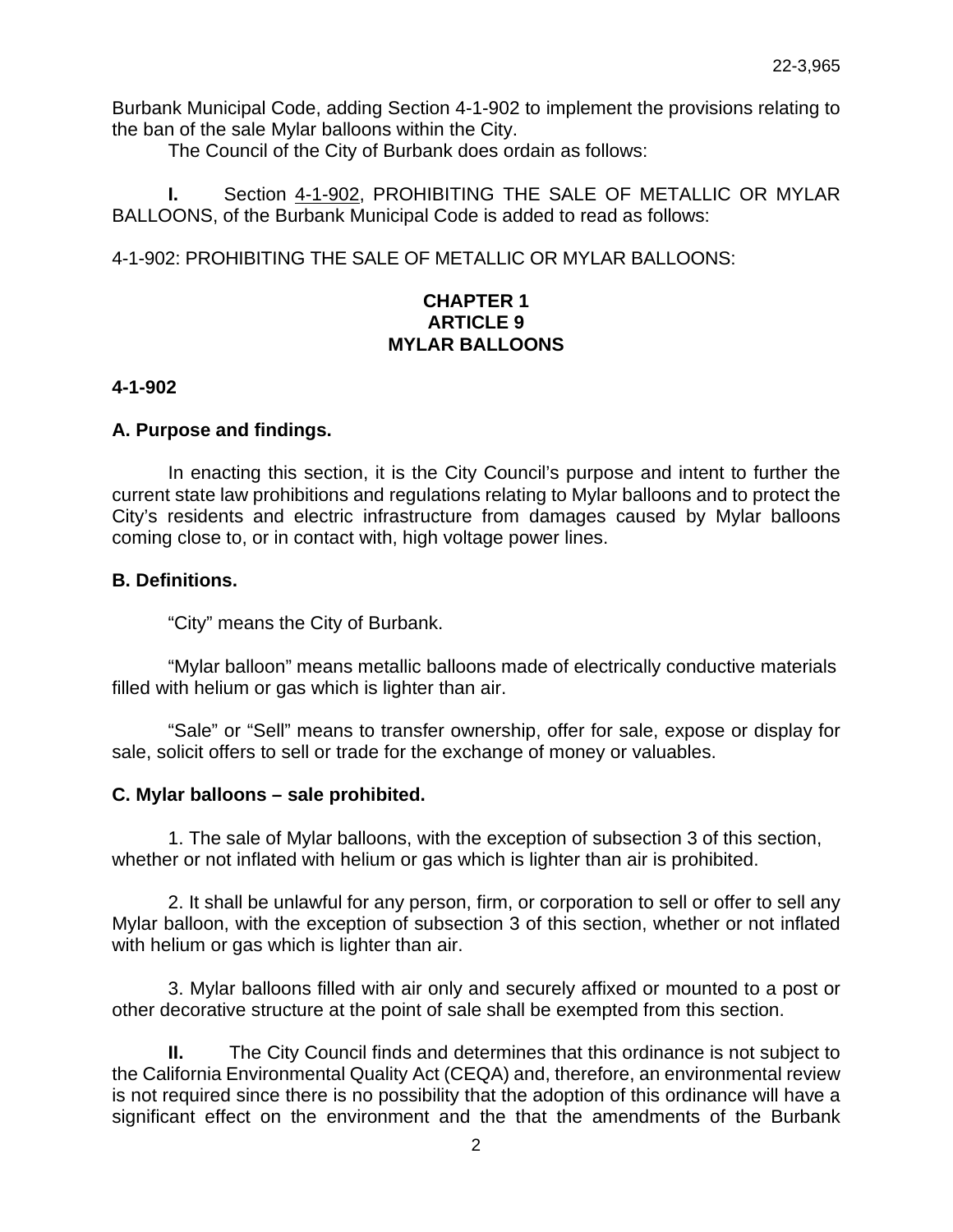Municipal Code, 1995 are exempt from CEQA. Accordingly, under provisions of Section 15061(b)(3) of Division 6 of Title 14 of the California Code of Regulations (the CEQA Guidelines) the adoption of this ordinance is not subject to the requirements of CEQA.

**III.** If any provision of this Ordinance or its application is held invalid by a court of competent jurisdiction, such invalidity shall not affect other provisions, sections, or applications of the Ordinance which can be given effect without the invalid provision or application, and to this end each phrase, section, sentence, or word is declared to be severable.

**IV.** This Ordinance shall become effective at 12:01 a.m. on the thirty-first (31<sup>st</sup>) day after the date of adoption.

PASSED AND ADOPTED this 11th day of January, 2022.

\_s/Jess A. Talamantes\_\_\_\_\_\_\_\_\_ Jess A. Talamantes Mayor

Approved as to Form: Attest: **Office of the City Attorney** 

\_s/Zizette Mullins\_\_\_\_\_\_\_\_\_\_\_\_\_\_ By: \_s/Christopher Chwang\_\_\_\_\_ Zizette Mullins, MMC, City Clerk Christopher Chwang

Senior Assistant City Attorney